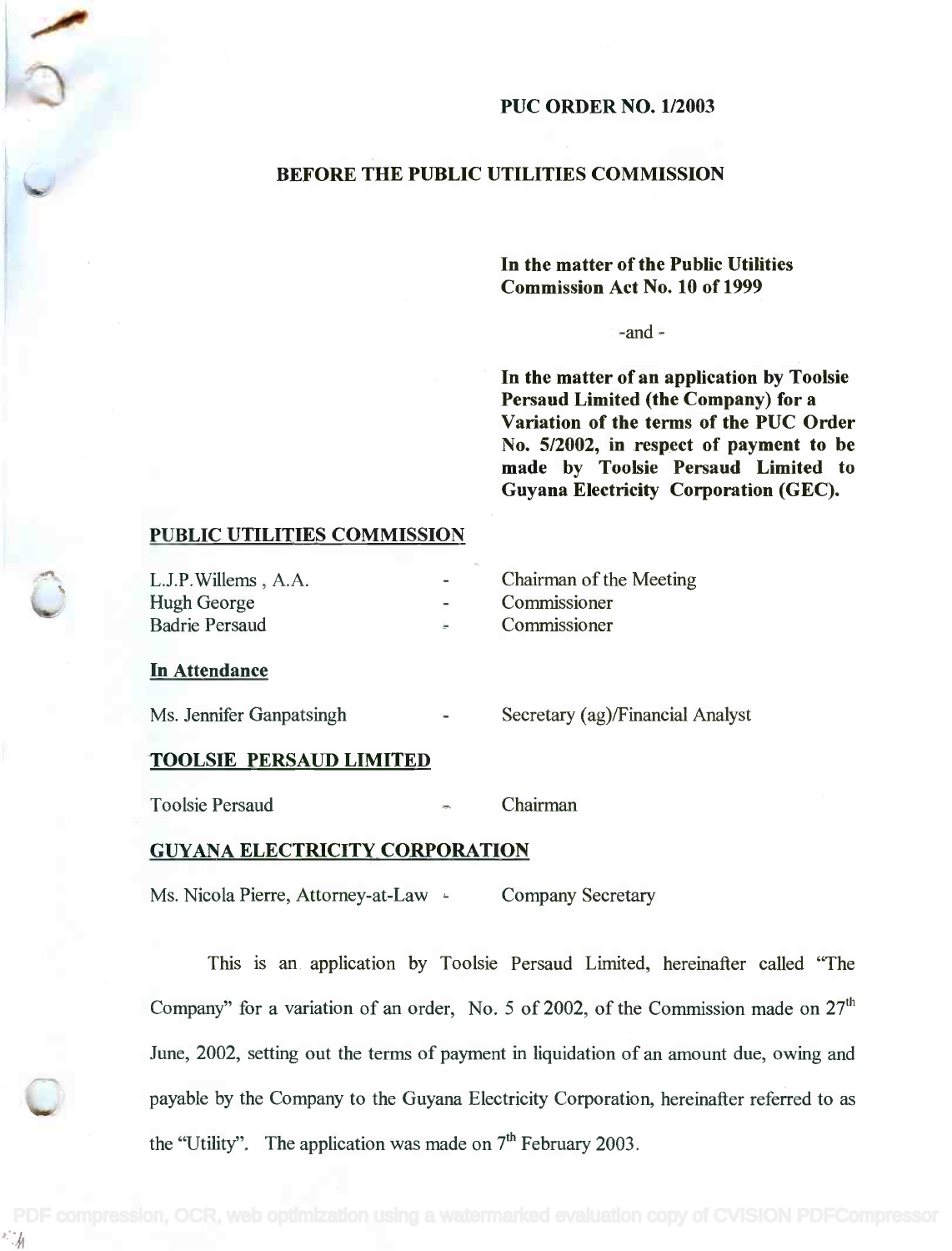In 1999 the Utility which was supplying electricity to the Company's Sawmilling In 1999 the Utility which was supplying electricity to the Company's Sawmilling Division disconnected the service on the grounds that the Company's employees had Division disconnected the service on the grounds that the Company's employees had tampered with the supply resulting in loss to the Utility. The utility, as a consequence, tampered with the supply resulting in loss to the Utility. The utility, as a consequence, claimed the sum of \$15,958,585.22 representing such loss. claimed the sum of\$15,958,585.22 representing such loss.

The company then had applied to the Commission denying liability and sought an The company then had applied to the Commission denying liability and sought an order for the re-instatement of the supply of electricity. The Commission at a hearing on the 9<sup>th</sup> day of June 1999, at which both parties were represented ordered (a) that the Company pay 50% of the arrears of \$4,294,818.00 due to GEC as per bill for April , 1999 Company pay 50% of the arrears of\$4,294,818.00 due to GEC as per bill for April, 1999 and that the Utility upon the payment of that amount, restore the supply of electricity to and that the Utility upon the payment of that amount, restore the supply of electricity to the premises; and further that the remaining 50% of the aforesaid arrears should be paid the premises; and further that the remaining 50% of the aforesaid arrears should be paid within four (4) weeks after the first payment had been made: The Commission thereafter within four (4) weeks after the first payment had been made: The Commission thereafter held a hearing with respect to the "assessed charges" amounting to \$15,958,585.22 to held a hearing with respect to the "assessed charges" amounting to \$15,958,585.22 to determine whether the Company was liable. The parties arrived at a settlement and determine whether the Company was liable. The parties arrived at a settlement and agreed that without prejudice or admission of liability and in full settlement, satisfaction agreed that without prejudice or admission of liability and in full settlement, satisfaction and discharge of any and all claims or cause of action by GEC against it, the Company and discharge of any and all claims or cause of action by GEC against it, the Company would pay the sum of \$4,500,000.00 inclusive of costs. This was reflected in Order No. would pay the sum of \$4,500,000.00 inclusive of costs. This was reflected in Order No. 5/2002 dated 27<sup>th</sup> June 2002 which said order also directed that:-

- (i) "the sum of two million dollars (\$2,000,000.00) be paid by Tooslie ''the sum of two million dollars (\$2,000,000.00) be paid by Tooslie Persaud Ltd. to GEC on or before the 25<sup>th</sup> July 2002;
- (ii) The sum of two hundred and eight thousand three hundred and thirty five The sum of two hundred and eight thousand three hundred and thirty five dollars (\$208,335.00) be paid monthly for eleven months, commencing dollars (\$208,335.00) be paid monthly for eleven months, commencing from or before the  $25<sup>th</sup>$  August 2002 and ending on or before  $25<sup>th</sup>$  June 2003; 2003;

2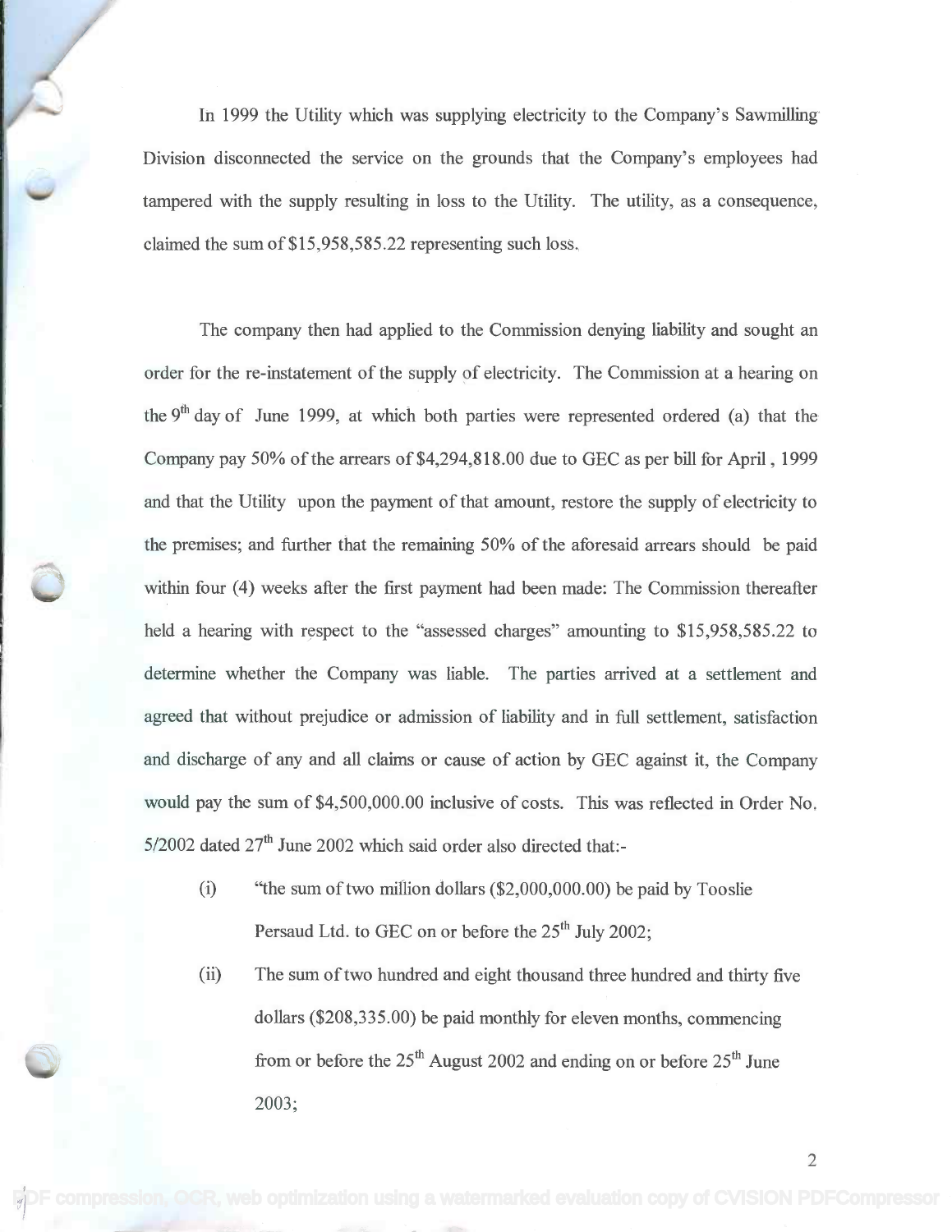- (iii) A final payment of two hundred and eight thousand three hundred and (iii) A final payment of two hundred and eight thousand three hundred and fifteen dollars (\$208,315.00) be made on or before the  $25<sup>th</sup>$  July 2003;
- (iv) Failure to pay any instalment will result in the full amount becoming due (iv) Failure to pay any instalment will result in the full amount becoming due immediately." immediately. "

In support of the application for variation of the order, referred to in the first In support of the application for variation of the order, referred to in the first paragraph hereof, the Company pointed out that it had paid a total sum of \$2,883,440.00 paragraph hereof, the Company pointed out that it had paid a total sum of \$2,883,440.00 as at 23rd January 2003 leaving a balance of \$1,461,478.00. The Company further as at 23rd January 2003 leaving a balance of \$1,461,478.00. The Company further claimed that the Saw Milling Division was in serious financial and cash flow difficulties claimed that the Saw Milling Division was in serious financial and cash flow difficulties due to the depressed state of the economy and sought a variation to pay \$100,000.00 per due to the depressed state of the economy and sought a variation to pay \$100,000.00 per month with effect from January 2003. month with effect from January 2003.

Representation had been made to the Utility but the Secretary had refused the request. As a result the Commission heard the matter. At the hearing the Company relied on its pleadings and said it could not offer to pay more than \$100,000.00 per month. At the time of hearing further payments had previously been made by the Company since the time of hearing further payments had previously been made by the Company since its letter of 23<sup>rd</sup> January 2003 and it was agreed both by the Company and the Utility that the sum of \$1,366,660.00 was owing at the time of the hearing. the sum of\$1,366,660.00 was owing at the time of the hearing.

The Utility in opposing the application offered the following reasons: - The Utility in opposing the application offered the following reasons:-

(1) The Order was not made against the Sawmilling Division but against the (1) The Order was not made against the Sawmilling Division but against the Company as a whole. Company as a whole.

[PDF compression, OCR, web optimization using a watermarked evaluation copy of CVISION PDFCompressor](http://www.cvisiontech.com)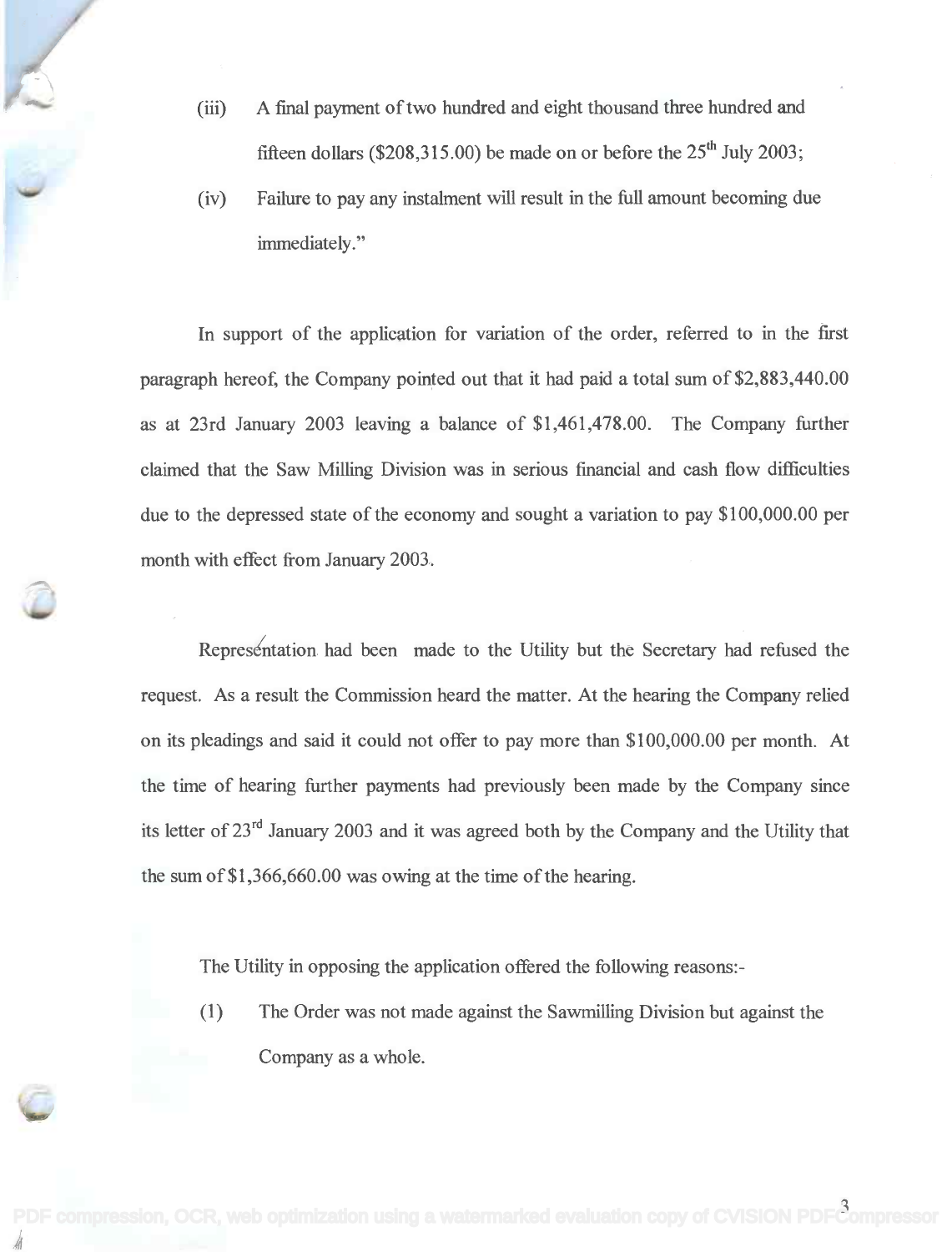- (2) The Company at the date of the hearing was over \$700,000.00 in arrears The Company at the date of the hearing was over \$700,000.00 in arrears of the agreed payments and that the application should not be heard until of the agreed payments and that the application should not be heard until the arrears had been paid by the Company. the arrears had been paid by the Company.
- (3) The Company was in contempt of the order and should not be heard until The Company was in contempt of the order and should not be heard until it had purged itself of the contempt. it had purged itself of the contempt.
- (4) The Order was made on the basis of a settlement between the parties and (4) The Order was made on the basis of a settlement between the parties and such an order could not be varied except by the party requiring a variation such an order could not be varied except by the party requiring a variation bringing a whole new action to have the settlement set aside and then only bringing a whole new action to have the settlement set aside and then only  $\sim$  on the grounds of fraud, or mistake by the Company.
- (5) The Commission had no jurisdiction to entertain the application. Section (5) The Commission had no jurisdiction to entertain the application. Section 77 of the PUC Act No. 10 of 1999 did not confer on the Commission the 77 of the PUC Act No. 10 of 1999 did not confer on the Commission the ability to vary or rescind orders in a situation as in the current case which ability to vary or rescind orders in a situation as in the current case which relates to the amount of money payable to a Company. The power to vary orders relates only to the PUC in the exercise of its regulatory authority. orders relates only to the PUC in the exercise of its regulatory authority.
- (6) The full amount outstanding was payable on default, and no interest was (6) The full amount outstanding was payable on default, and no interest was payable on the amounts involved. The requested variation if granted payable on the amounts involved. The requested variation if granted would extend the payment period approximately 14 months and such would extend the payment period approximately 14 months and such extension would be disadvantageous to GEC.

The Commission carefully considered all aspects of the matter and is of the view The Commission carefully considered all aspects of the matter and is of the view that it has the jurisdiction to hear the application made to the Commission by the that it has the jurisdiction to hear the application made to the Commission by the Company. Company.

4